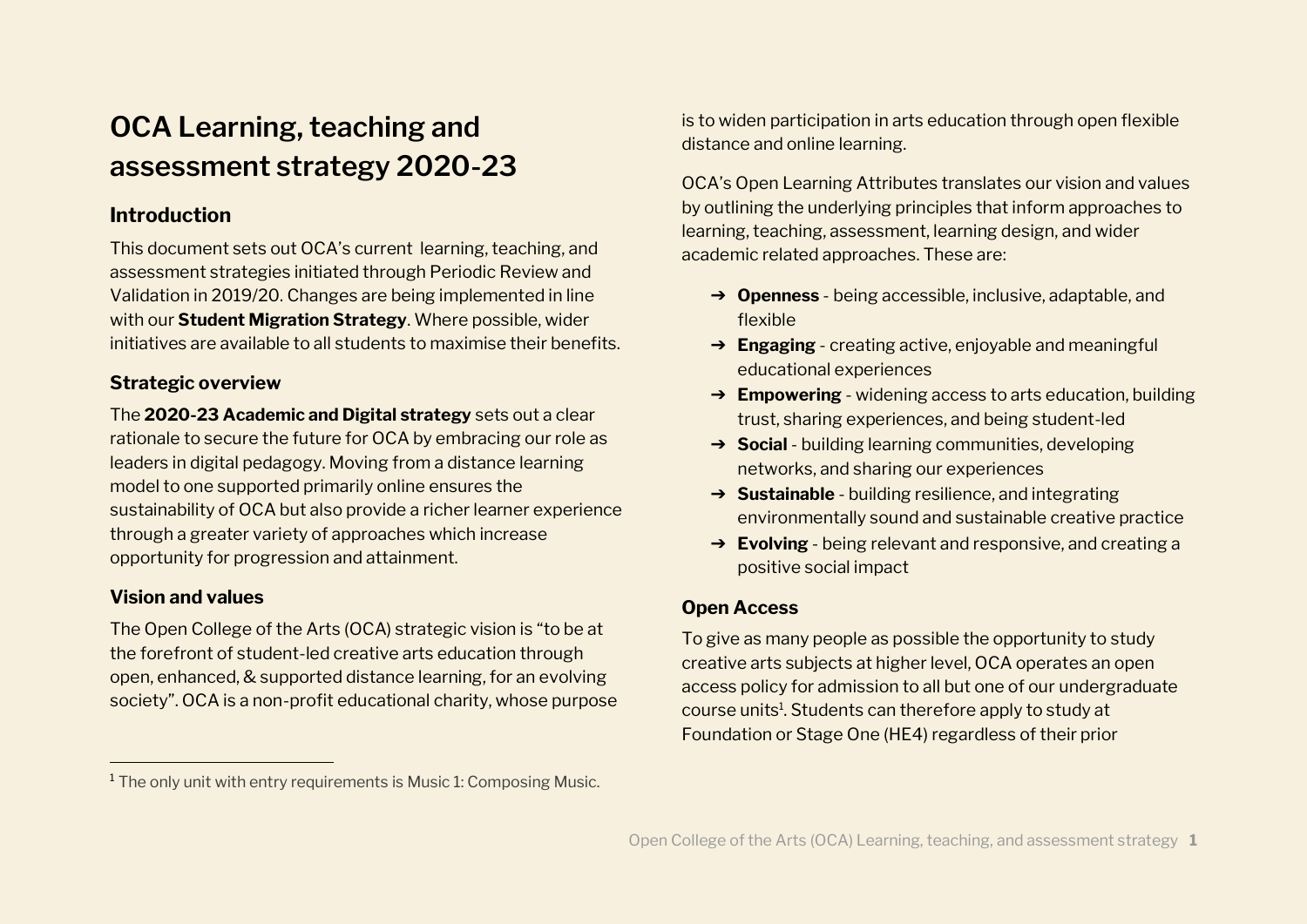qualifications. A 'getting started' meta course helps new students understand what is expected of them and how to access support.

#### **Creative arts education**

OCA has maintained a 34 year history as a leader and innovator of distance learning courses in the creative arts. During this time, OCA has offered course material that can be studied flexibly, supported by tutor feedback, and enhanced through study visits, and online resources. A key feature of this approach has been the one-to-one creative dialogue between tutors and students.

Since merging with UCA in 2016, OCA has implemented a **Digital Transformation Project** to increase use of online technology to help develop more agile, dynamic, creative and resilient approaches, and discipline specific skills relevant to the creative industries. This has enabled more inclusive and diverse approaches, with a stronger international outlook.

OCA's curriculum covers a range of visual and applied art and design subjects, including creative writing and music. We recognise that each discipline has its own distinct qualities and therefore at times require different approaches to learning, teaching, and assessment.

#### **Adult learners**

As OCA has evolved, its student profile has also changed. Increasingly we are attracting younger students, alongside those motivated by the subject or a change of career. Given most of

our students are adult learners, then principles of andragogy must come into play. Most notably, in recognising that adults are active learners ready to get involved, are looking for practical and problem-centered approaches to learning, and are intrinsically motivated.

## **Student led approaches**

OCA aims to work with students in mutually beneficial and collaborative ways, both within learning & teaching, but also in institutional change & governance. Through this reciprocal relationship we aim to give students more autonomy over their own learning experience, allowing OCA to become more democratic, ethical and engaging; challenging traditional power structures and sharing accountability. This means building student led platforms through which meaningful interactions can be facilitated, and continued support of OCA Student Association, regional student groups, and study events.

As we move to more responsive and student-led learning & teaching models, **co-construction of the curricula** with students will become embedded in our learning design and our courses.

#### **Learning and social change**

While self-directed learning deals with the needs of the individual learner, self-directed learning can also be transformational, both for the student in recognising wider contexts for them and their learning, but also in seeing learning as a means of social action. As such, OCA courses need to provide some social, historical, or political context that surround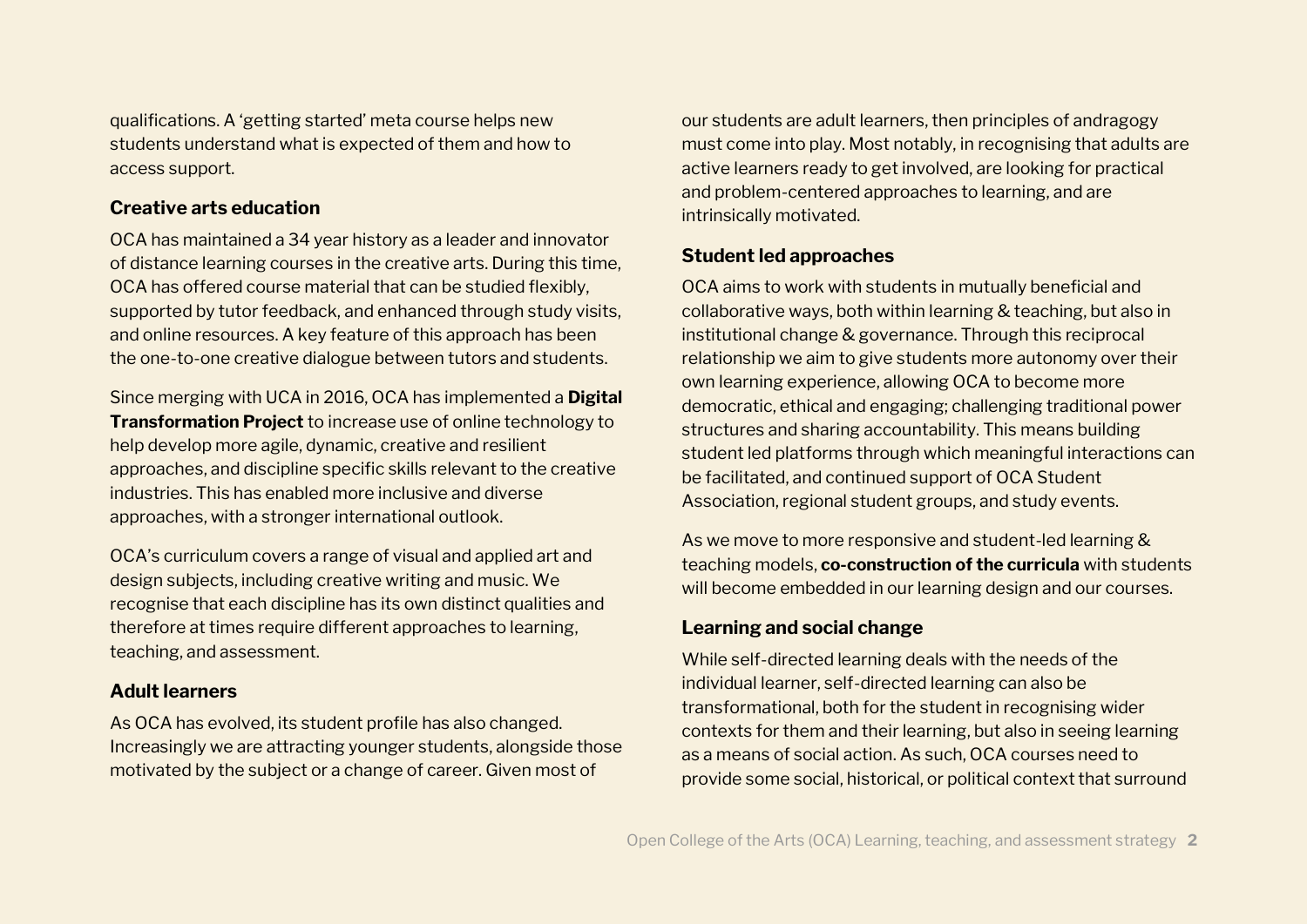a given topic, encourage students to challenge any perceived wisdom, and to support them in establishing their own position.

## **Wellbeing**

Studying at higher level is key to enhancing social mobility. For many OCA students, distance learning is their only viable route into higher education (HE). Distance learning brings its own risks, however, not least that of the isolation and insularity that can come from not studying on a campus with other students.

OCA has a duty of care to the mental and physical wellbeing students which includes:

- $\rightarrow$  promoting study practices that make a positive impact on wellbeing
- ➔ taking action to reduce the risk and impact of studying practices with the potential to have a negative impact on mental and physical wellbeing.
- ➔ designing activities that encourage dialogue
- $\rightarrow$  offering meaningful alternatives for those who may struggle with a given activity.
- ➔ Providing trigger warnings of potentially disturbing material and provide alternatives for those who do not wish to engage with this content.

# **Equality, diversity and Inclusivity**

Since its inception OCA has stood for open access to the creative arts, and has promoted widening participation in HE. OCA's **Access and Participation Plan** (2021) sets out how we will

continue to improve equality of opportunity for underrepresented groups to access, succeed in, and progress from HE study.

However, as the Black Lives Matter protests have shown us, there is more work to do in terms of equality, diversity and inclusivity. Course developers play an important role in delivering on this commitment by incorporating a more diverse range of voices, exemplars, and cultural viewpoints; and ensuring course materials are accessible and relevant to all students.

Our approach to diversifying course materials takes an intersectional focus i.e. utilise an analytical framework that draws from a range of interconnecting viewpoints spanning a wider range of genders, ethnicities, and social backgrounds. In this way, we will actively contribute to dismantling privilege, power and Western, most specifically Eurocentric, views and visual regimes.

In parallel to more diverse content, learning, teaching, and assessment practices have been evolving to create more student centred approaches in order to create learning spaces that are more open. Group work has provided opportunities for debate and discussion, and within our course activities, there is greater emphasis on students contextualising content in ways that are relevant and meaningful to them.

In making these changes, we are hoping to give students more control and involvement in how learning takes place. Indeed, where possible, students should be able to contribute to this body of knowledge from their own lived experiences and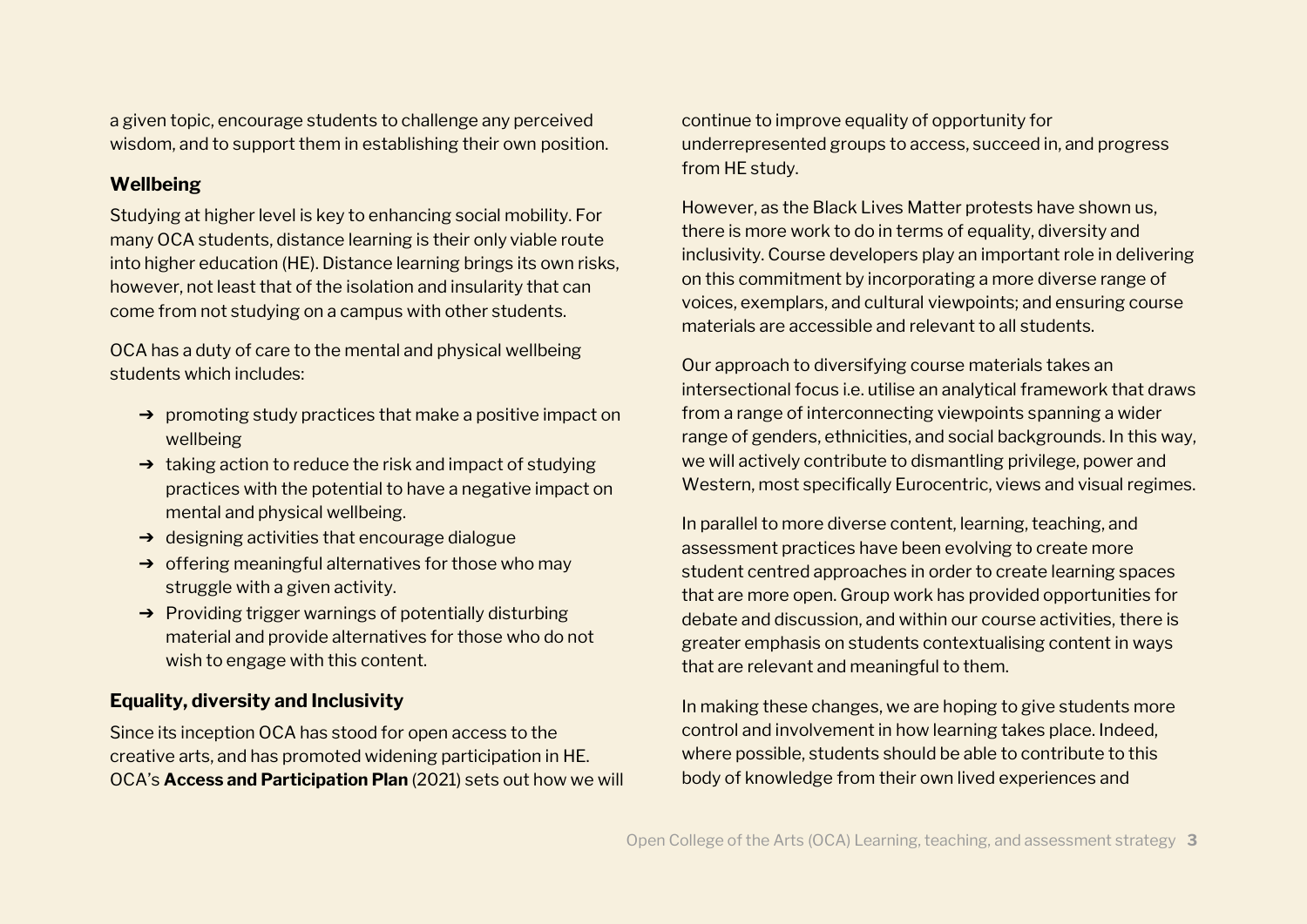viewpoints. As such, curriculum can be challenged, unburdened, and re-established as more dynamic, to better reflect the diverse experiences of students involved.

#### **Learning & teaching models**

Our learning model can be broadly seen as a triangulation between content, activity, and support. Content is provided in different formats to offer subject specific knowledge. Content provides a starting point for activities, through which students develop their understanding and application of skills. Support, offered by tutors and peers, provides the discursive platform to help connect, and make sense of, the content and activities.

**Content** will reflect current creative arts practices and ideas, be representative of a diverse range of lived experiences, and be delivered in engaging, well presented, accessible, and durable formats. Greater emphasis is being placed on **case studies** to capture current practice and diversity, both externally and as a way to showcase student experience and expertise.

**Course welcomes** place more emphasis on socially focused onboarding to help welcome new students. Fresher experiences, tutor welcome, and course welcomes from Programme Leaders (PLs) will help foster and support the development of learning communities. To help manage enrolment and induction processes, a monthly approach will be explored, with a regular cycle of onboarding and improved signposting.

**Activities** will provide creative, critical and reflective prompts, which are challenging enough to be meaningful, but achievable for students with a range of available resources. Activities should allow for interpretation and flexibility, to accommodate a range of learning styles, motivations, resources, and circumstances.

**Critically reflecting** on work through self-evaluation provides a valuable way for students to observe and learn from peers, to develop increasingly professional personal and graduate skills, and to develop a deepening recognition of subject boundaries. Students are encouraged to do this through their learning log, reflective assessment presentations, and by reflecting on formative feedback.

**Support** is offered by tutors through one-to-one formative feedback, tutorials, and group activities. The introduction of teaching schedules allows specific units to tailor the support on offer to meet the needs of the content and activities, and to provide greater variety, including peer led support.

**Flexible tutors** are experienced and qualified practitioners and educators. OCA academics work across the UK in other HE Institutions. As such, they offer a rich diversity of approaches to creative arts education. Tutors are employed as permanent flexible members of staff, and managed by PLs. They are supported through induction mentoring, and to undertake HE Academy Fellowships.

**Feedback** provides timely, well-grounded and constructive formative feedback that aims to stretch and challenge learners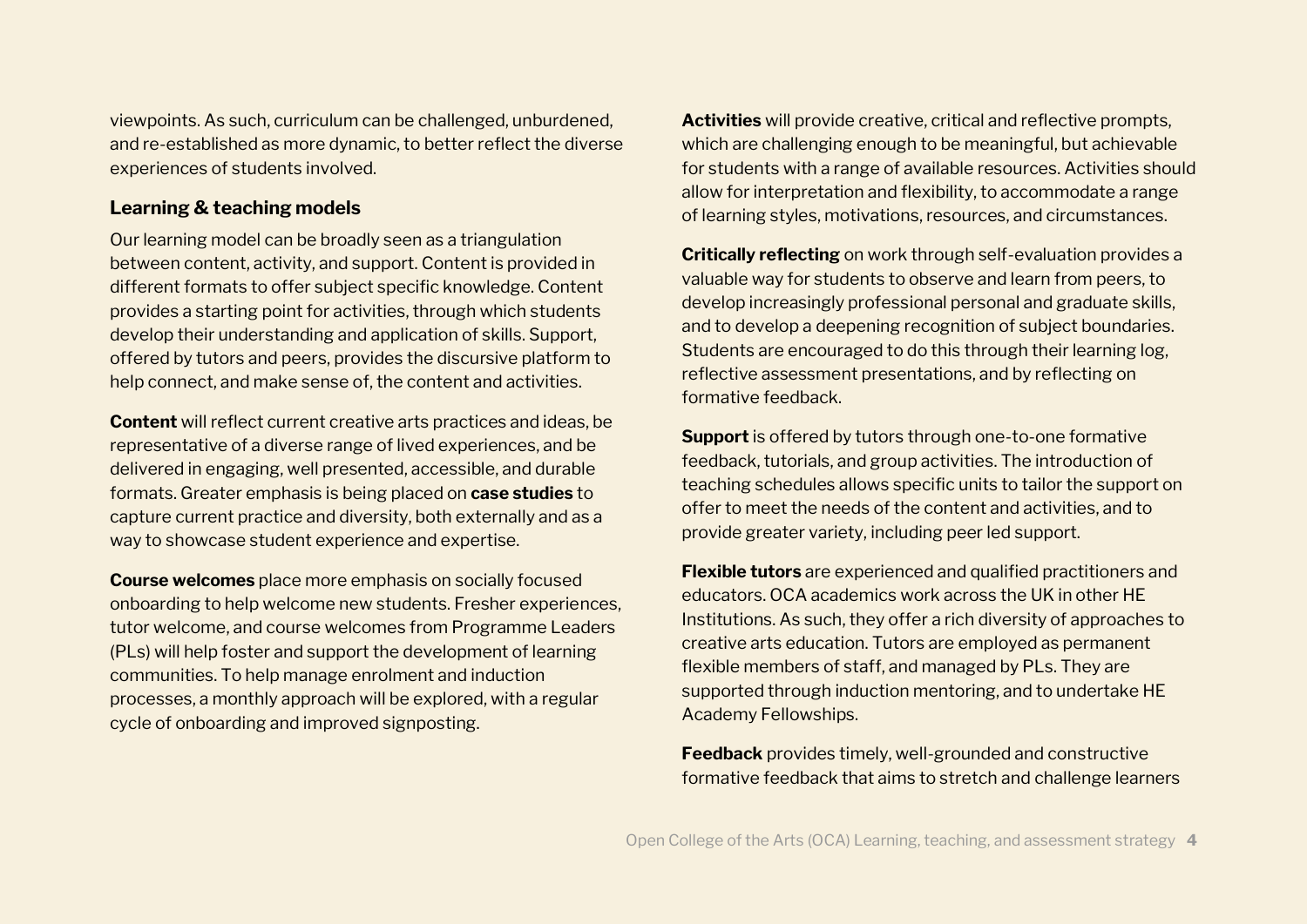at staged points within the unit, as well as being understandable and accessible for the student.

**Study tempo** is being supported by the introduction of ten projects to replace the existing five assignments within new units. This tempo provides more frequent feedback. It helps

improve retention, and supports the increasing number of younger students who wish to study at a faster part-time tempo.

**Group activities** offers opportunities to discuss and shape ideas, and share and support approaches to learning within video, webinar, study events, and/or forum activities. Group activities are offered to all students across all OCA subject areas. Activities are made accessible through offering platforms for pre-activity materials, activity recordings, and post-activity discussion. Student feedback on group activities has been very positive, and they welcome more opportunities to work with peers. Student-led group activities are encouraged by making the technology and models available to run their own sessions.

The introduction of the **Programme Tutor**, as a permanent fraction role, will help to deliver group activities, and more complex teaching schedules. The role offers opportunities to be responsive to student feedback through quality improvements such as enhancing contents or additional support.

**Teaching schedules** provides an opportunity to develop subject specific pedagogies that match suitable support with the expectations of the content and activities within a unit.

**The Creative Education short course** provides a potential opportunity to support further scholarship, reflection, and teaching experience for academic staff.

## **OCA Learn**

OCA's virtual learning environment (VLE), OCA Learn<sup>2</sup>, provides an online platform for content, activities, and support associated with each unit, and other resources. In parallel to the VLE, OCA offers secure learning logs through OCA Spaces<sup>3</sup>.

**Accessibility** - OCA has a responsibility to ensure all learning environments, content, and communication are as accessible as possible for individuals who have sensory, cognitive, neurological, physical, or other disabilities, and to provide an inclusive learning environment that acknowledges the diversity of our students' experiences. OCA's **Student Engagement Strategy** (2021) places a key focus on accessibility, with provision for designing learning materials with enhanced operability for mobile devices, which conform to all appropriate accessibility standards.

**The Library** provides access to online texts, journals and other resources, alongside study and referencing guides, and *Ask the* 

<sup>2</sup> https://learn.oca.ac.uk/

<sup>3</sup> https://spaces.oca.ac.uk/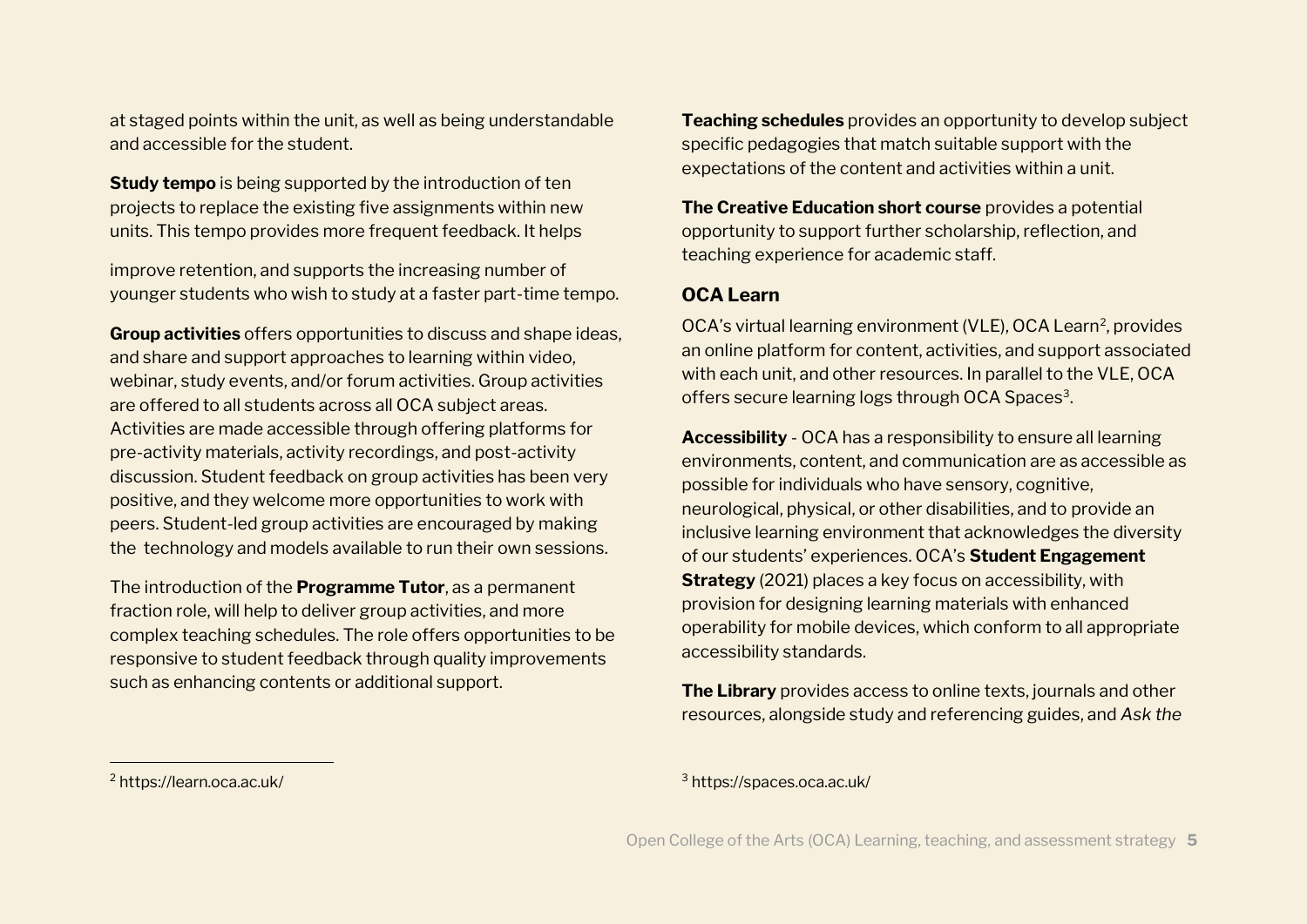*librarian* support. All reading lists are provided electronically  ${\rm th}$ rough Talis, as e-books or scans under  ${\rm the}\, {\rm CLA^4}$  licence.

**Department Spaces** have been established provide subject specialist spaces for content and support. These provide a platform to foster learning communities with contributions from academics and students.

**OCA Discuss forum** continues to provide a student led space for dialogue within subjects and across OCA wide. Integration within OCA Learn will help maintain this well established platform.

**The Student handbook** will migrate to OCA Learn to make it easier for students to find support and guidance on study skills, wellbeing, finance and other learning support issues. One to many communication, through FAQs and webinars, will enhance individual telephone and email support.

**Academic support** provides a shared resource for academic reading, research, writing, reflective, and presentation skills. Support for critical reviews and dissertations is offered by specialist tutors.

**The Enterprise hub** provides a shared resource for external projects, collaborations, and to encourage sustainable practices. **Alternative formats**, such as paper-based versions of these resources, will continue to be used to support our students in secure environments.

#### **Learning community**

Feedback from the 2019 National Student Survey (NSS) results highlights the perceived lack of learning community at OCA. This maybe a general symptom of distance learning experiences, which by its nature can leave students feeling isolated. The visibility of students, to one another, and to academics, is one of the first steps in building a learning community.

**Onboarding** should focus on the following key themes:

- ➔ **Social** helping students connect with each other
- ➔ **Study** giving students the means to study effectively
- ➔ **Support** offering easily accessed support when required

**OCA Student Association** provides opportunities for studentled study events, and provides feedback to help improve OCA's student communications and learning platforms.

**WeAreOCA** provides a platform for dialogue across OCA, and to celebrate student and staff successes. Blog and social media posts have provided prompts for discussion and activities. This can be extended into OCA Learn, to help support grassroots initiatives such as publications or exhibitions.

<sup>4</sup> https://www.cla.co.uk/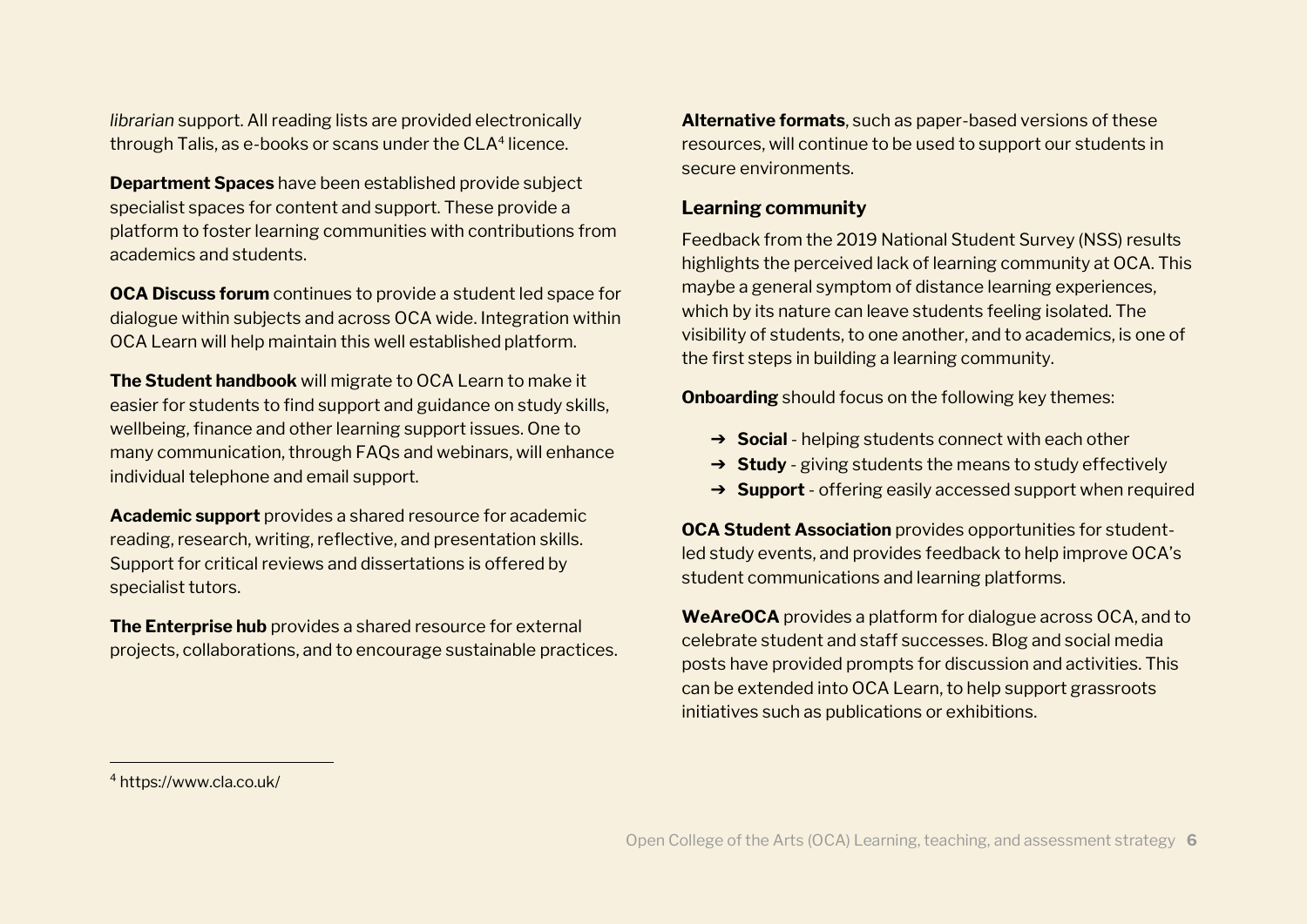**Group activities** have been introduced as a core offer to all student from 2021, including Foundations. Group activities, Department Spaces, and programme email groups all offer peer visibility and opportunities for interaction.

**Exhibitions and publications** provide opportunities to showcase student work, and to offer meaningful collaborative opportunities. Student-led activities are encouraged.

**Creative conversations** provides cross-curriculum group activities to support Stage Three students.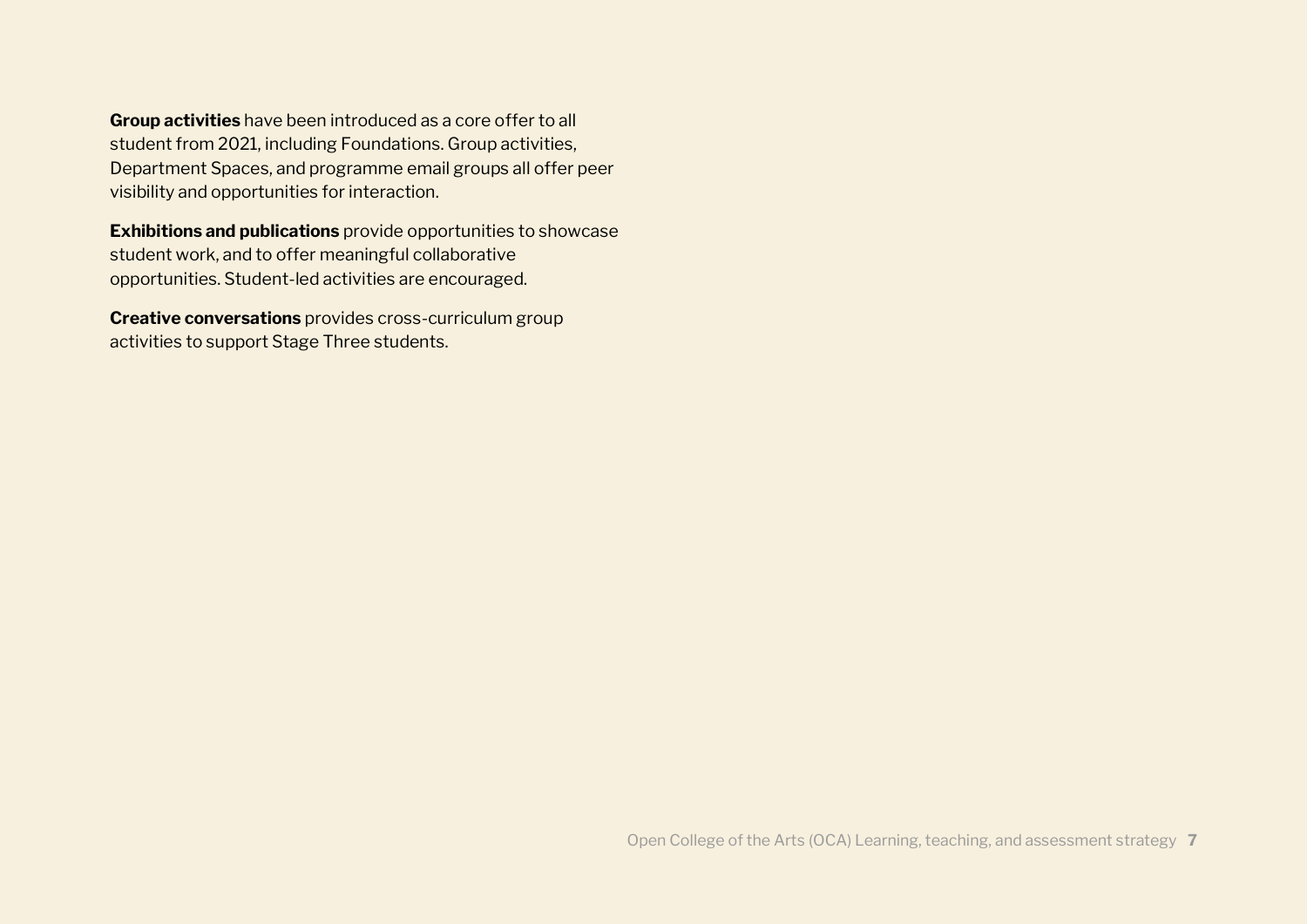#### **Assessment Strategy**

OCA's assessment strategy is based on an assessment for learning model which emphasises assessment for learning rather than assessment of learning. Therefore, assessment is seen as an integrated and meaningful part of the learning journey.

**Assessment outcomes** encourage learners to critically reflect on their progress and to articulate ideas and outcomes effectively through appropriate presentation formats.

**Assessment criteria** are mapped across all subjects, and presented at each stage through an accessible set of range statements. The criteria focus on the extent to which **knowledge**  of relevant concepts, practices, theories, and contexts are demonstrated, the level of **understanding** demonstrated through the testing and application of knowledge, and the degree to which knowledge and understanding are demonstrated through the **application** of technical, communication, personal, transferable, and graduate skills.

**Assessment guidance** will be provided through a shared OCA Learn resource that supports students to understand assessment, and prepare and submit their work.

**Summative assessment** takes place through tutor team marking overseen by PLs. Assessment briefings and meetings enable support and dialogue around assessment practices to take place.

**Digital assessment** has been introduced in response to the Covid-19 pandemic. This has brought benefits to students, by encouraging more reflection, and making assessment more affordable. Some aspects may return to a physical assessment event, particularly at Stage Three (HE6). Physical assessment continues for students in secure environments.

**Quality assurance** is provided through moderation of marks, internal verification of the assessment process, parity checks to ensure marks are consistent across OCA, plagiarism checks, and scrutiny by External Examiners. Students will be provided with summative marks and feedback at the end of each unit.

#### **Learning design**

OCA uses a learning design process to consider the content, activities, and support needed to deliver course aims. This flexible approach recognises and supports a diverse range of student experiences, ambitions, and needs.

The Learning Design Framework (LDF) provides a scaffold to translate course aims, and the open learning attributes, into robust and high quality content and activities, and teaching schedules to provide appropriate support. Learning materials are developed by experienced educators and practitioners from within OCA, and external where necessary. The LDF considers how to encourage more open, empowering, engaging, social, sustainable and evolving approaches to learning, teaching, and assessment. Our learning design should be: